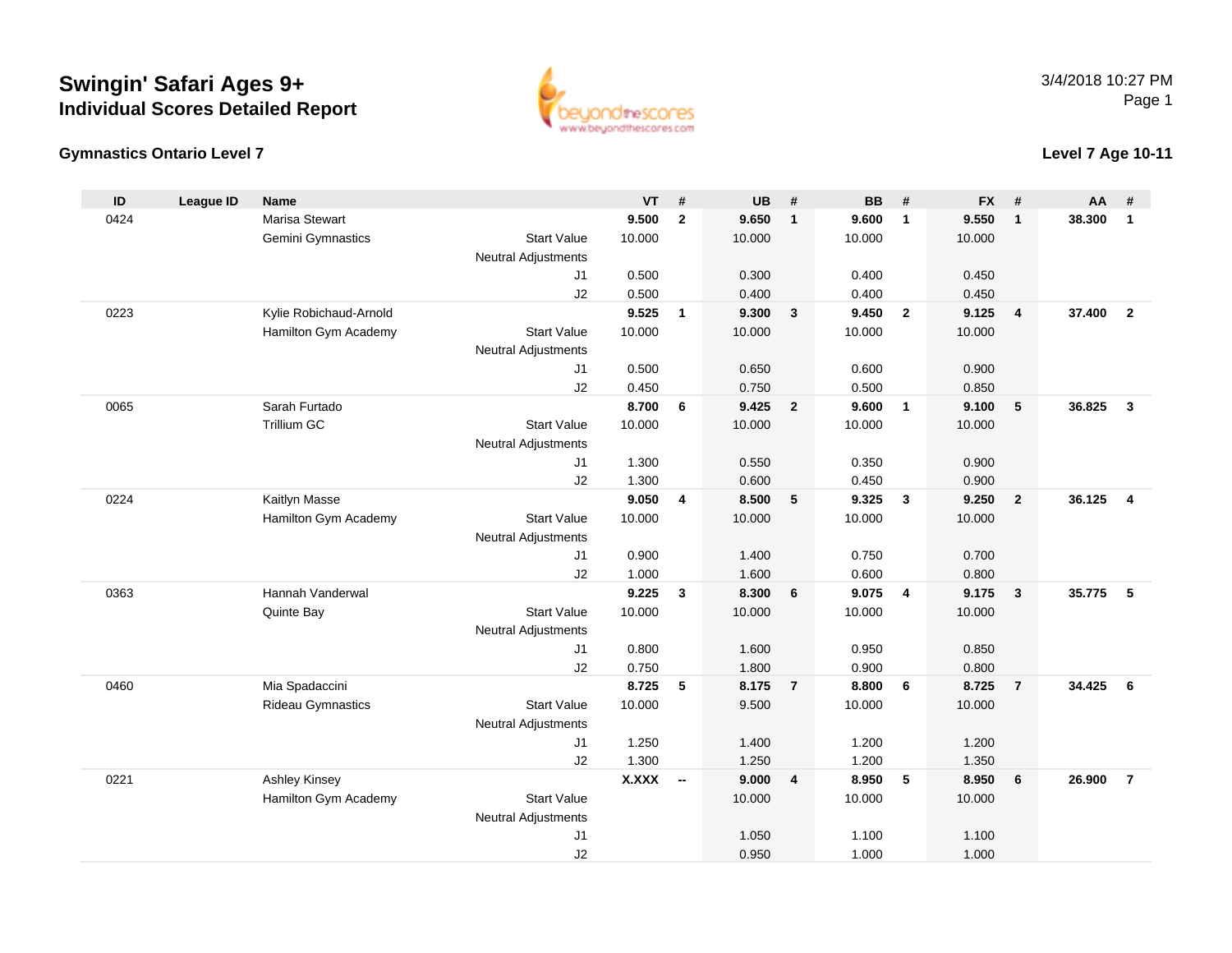

#### **Gymnastics Ontario Level 7**

#### **ID League ID Name VT # UB # BB # FX # AA #** 0031 Kate Fischer **9.375 <sup>3</sup> 9.425 <sup>1</sup> 9.675 <sup>2</sup> 9.200 <sup>4</sup> 37.675 <sup>1</sup>** Discovery Gymnastics Club Start Value 10.000 10.000 10.000 10.000 Neutral Adjustments J1 0.650 0.550 0.250 0.750 J2 0.600 0.600 0.400 0.850 0150 Jasmine McIntyre **9.400 <sup>2</sup> 8.900 <sup>5</sup> 9.800 <sup>1</sup> 9.425 <sup>1</sup> 37.525 <sup>2</sup>** Club Les Sittelles Start Valuee 10.000 10.000 10.000 10.000 Neutral Adjustments J1 0.600 1.000 0.200 0.650 J2 0.600 1.200 0.200 0.500 0270 Brianna Aguanno **9.275 <sup>5</sup> 8.975 <sup>3</sup> 9.475 <sup>3</sup> 9.400 <sup>2</sup> 37.125 <sup>3</sup>** Pickering Athletic Centre Start Value 10.000 10.000 10.000 10.000 Neutral Adjustments J1 0.750 0.950 0.500 0.600 J2 0.700 1.100 0.550 0.600 0358 Mackenzie Rees **9.425 <sup>1</sup> 8.925 <sup>4</sup> 9.450 <sup>4</sup> 9.050 <sup>6</sup> 36.850 <sup>4</sup>** Quinte Bay Start Valuee 10.000 10.000 10.000 10.000 Neutral Adjustments J1 0.550 1.000 0.500 0.900 J2 0.600 1.150 0.600 1.000 0467 Hope Vanderzouwe **9.050 <sup>6</sup> 9.150 <sup>2</sup> 9.350 <sup>6</sup> 9.200 <sup>4</sup> 36.750 <sup>5</sup>** Burlington Gymnastics Clubb 3tart Value 10.000 10.000 10.000 10.000 10.000 Neutral Adjustments J1 0.900 0.800 0.750 0.750 J2 1.000 0.900 0.550 0.850 0274 Addison Othmann **9.350 <sup>4</sup> 8.625 <sup>6</sup> 9.400 <sup>5</sup> 9.200 <sup>4</sup> 36.575 <sup>6</sup>** Pickering Athletic Centre Start Value 10.000 10.000 10.000 10.000 Neutral Adjustments J1 0.700 1.300 0.700 0.750 J2 0.600 1.450 0.500 0.850 0350 Danica Sullivan **8.850 <sup>8</sup> 8.900 <sup>5</sup> 8.925 <sup>8</sup> 9.125 <sup>5</sup> 35.800 <sup>7</sup>** Barrie Kempettes Start Valuee 10.000 10.000 10.000 10.000 Neutral Adjustments J1 1.100 1.000 1.150 0.850 J21.200 1.200 1.000 0.900

### **Level 7 Age 12**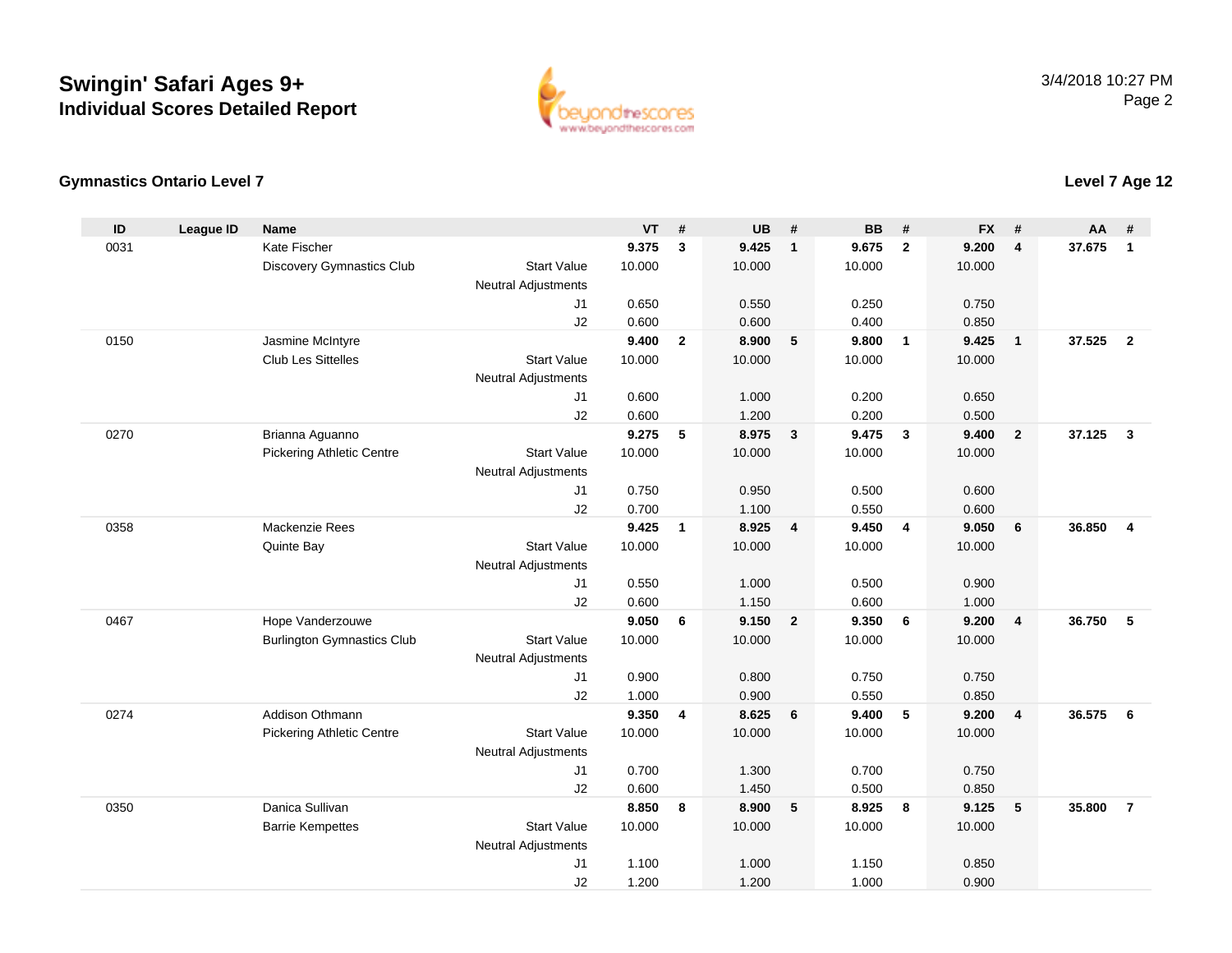

| 0194 | Brea Luu                      |                     | 9.050  | 6              | 7.975  | 10             | 9.450  | $\overline{4}$ | 9.125  | 5                       | 35.600    | - 8 |
|------|-------------------------------|---------------------|--------|----------------|--------|----------------|--------|----------------|--------|-------------------------|-----------|-----|
|      | Richmond Hill Gymnastics Club | <b>Start Value</b>  | 10.000 |                | 10.000 |                | 10.000 |                | 10.000 |                         |           |     |
|      |                               | Neutral Adjustments |        |                |        |                |        |                |        |                         |           |     |
|      |                               | J1                  | 0.900  |                | 1.900  |                | 0.600  |                | 0.800  |                         |           |     |
|      |                               | J2                  | 1.000  |                | 2.150  |                | 0.500  |                | 0.950  |                         |           |     |
| 0458 | Ariane Charron                |                     | 8.950  | $\overline{7}$ | 8.250  | 9              | 8.775  | 9              | 9.350  | $\overline{\mathbf{3}}$ | 35.325    | - 9 |
|      | Rideau Gymnastics             | <b>Start Value</b>  | 10.000 |                | 9.500  |                | 10.000 |                | 10.000 |                         |           |     |
|      |                               | Neutral Adjustments |        |                |        |                |        |                |        |                         |           |     |
|      |                               | J1                  | 1.000  |                | 1.350  |                | 1.250  |                | 0.700  |                         |           |     |
|      |                               | J2                  | 1.100  |                | 1.150  |                | 1.200  |                | 0.600  |                         |           |     |
| 0349 | Brianna Pileggi               |                     | 9.275  | 5              | 8.450  | 8              | 8.675  | 10             | 8.750  | $\overline{\mathbf{8}}$ | 35.150    | 10  |
|      | <b>Barrie Kempettes</b>       | <b>Start Value</b>  | 10.000 |                | 10.000 |                | 9.500  |                | 10.000 |                         |           |     |
|      |                               | Neutral Adjustments |        |                |        |                |        |                |        |                         |           |     |
|      |                               | J1                  | 0.700  |                | 1.650  |                | 0.850  |                | 1.200  |                         |           |     |
|      |                               | J2                  | 0.750  |                | 1.450  |                | 0.800  |                | 1.300  |                         |           |     |
| 0192 | <b>Tiki Reid</b>              |                     | 8.575  | 10             | 8.575  | $\overline{7}$ | 8.975  | $\overline{7}$ | 8.800  | $\overline{7}$          | 34.925    | 11  |
|      | Richmond Hill Gymnastics Club | <b>Start Value</b>  | 10.000 |                | 10.000 |                | 10.000 |                | 10.000 |                         |           |     |
|      |                               | Neutral Adjustments |        |                |        |                |        |                |        |                         |           |     |
|      |                               | J1                  | 1.400  |                | 1.300  |                | 1.150  |                | 1.300  |                         |           |     |
|      |                               | J <sub>2</sub>      | 1.450  |                | 1.550  |                | 0.900  |                | 1.100  |                         |           |     |
| 0459 | Emma Ferrie                   |                     | 8.600  | 9              | 7.125  | 11             | 8.025  | 11             | 8.550  | - 9                     | 32.300 12 |     |
|      | Rideau Gymnastics             | <b>Start Value</b>  | 10.000 |                | 9.500  |                | 9.400  |                | 10.000 |                         |           |     |
|      |                               | Neutral Adjustments |        |                |        |                |        |                |        |                         |           |     |
|      |                               | J1                  | 1.400  |                | 2.400  |                | 1.450  |                | 1.500  |                         |           |     |
|      |                               | J2                  | 1.400  |                | 2.350  |                | 1.300  |                | 1.400  |                         |           |     |

### **Gymnastics Ontario Level 7**

| ID   | League ID | <b>Name</b>               |                            | $VT$ # |    | <b>UB</b> | #                       | <b>BB</b> | #            | $FX$ # |    | <b>AA</b> | - #                     |
|------|-----------|---------------------------|----------------------------|--------|----|-----------|-------------------------|-----------|--------------|--------|----|-----------|-------------------------|
| 0005 |           | Aurora Gibb               |                            | 9.300  | 3  | 9.500     | $\overline{\mathbf{2}}$ | 9.725     |              | 9.625  |    | 38.150    |                         |
|      |           | Kawartha Gymnastics       | <b>Start Value</b>         | 10.000 |    | 10.000    |                         | 10.000    |              | 10.000 |    |           |                         |
|      |           |                           | <b>Neutral Adjustments</b> |        |    |           |                         |           |              |        |    |           |                         |
|      |           |                           | J1                         | 0.700  |    | 0.500     |                         | 0.250     |              | 0.400  |    |           |                         |
|      |           |                           | J2                         | 0.700  |    | 0.500     |                         | 0.300     |              | 0.350  |    |           |                         |
| 0036 |           | Luma Marques              |                            | 9.250  | -4 | 9.550     |                         | 9.600     | $\mathbf{2}$ | 8.950  | -5 | 37.350    | $\overline{\mathbf{2}}$ |
|      |           | Discovery Gymnastics Club | <b>Start Value</b>         | 10.000 |    | 10.000    |                         | 10.000    |              | 10.000 |    |           |                         |
|      |           |                           | <b>Neutral Adjustments</b> |        |    |           |                         |           |              |        |    |           |                         |
|      |           |                           | J1                         | 0.700  |    | 0.400     |                         | 0.400     |              | 1.100  |    |           |                         |
|      |           |                           | J <sub>2</sub>             | 0.800  |    | 0.500     |                         | 0.400     |              | 1.000  |    |           |                         |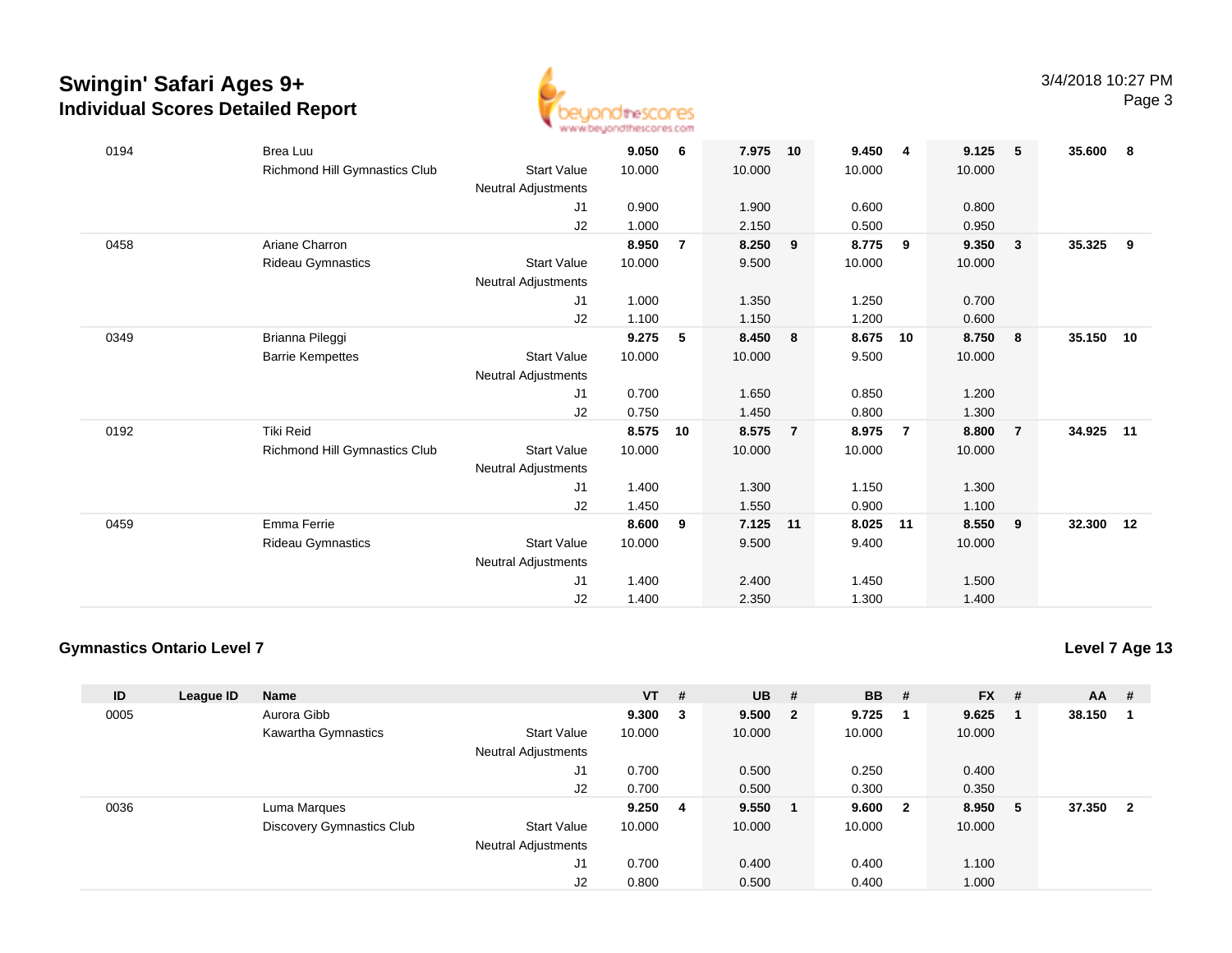

| 0032 | Kylie Sieradzki               |                            | 9.525  | $\overline{1}$ | 9.350  | $\overline{3}$ | 9.100  | - 5            | 9.150  | $\overline{2}$          | 37.125 | $\mathbf{3}$            |
|------|-------------------------------|----------------------------|--------|----------------|--------|----------------|--------|----------------|--------|-------------------------|--------|-------------------------|
|      | Discovery Gymnastics Club     | <b>Start Value</b>         | 10.000 |                | 10.000 |                | 10.000 |                | 10.000 |                         |        |                         |
|      |                               | <b>Neutral Adjustments</b> |        |                |        |                |        |                |        |                         |        |                         |
|      |                               | J1                         | 0.500  |                | 0.600  |                | 0.850  |                | 0.800  |                         |        |                         |
|      |                               | J2                         | 0.450  |                | 0.700  |                | 0.950  |                | 0.900  |                         |        |                         |
| 0191 | Sophie Passafiume             |                            | 9.250  | 4              | 8.850  | 6              | 9.300  | $\mathbf{3}$   | 8.950  | $5\phantom{.0}$         | 36.350 | $\overline{\mathbf{4}}$ |
|      | Richmond Hill Gymnastics Club | <b>Start Value</b>         | 10.000 |                | 10.000 |                | 10.000 |                | 10.000 |                         |        |                         |
|      |                               | <b>Neutral Adjustments</b> |        |                |        |                |        |                |        |                         |        |                         |
|      |                               | J1                         | 0.700  |                | 1.050  |                | 0.700  |                | 1.000  |                         |        |                         |
|      |                               | J2                         | 0.800  |                | 1.250  |                | 0.700  |                | 1.100  |                         |        |                         |
| 0218 | Dahlia Luong                  |                            | 9.450  | $\overline{2}$ | 8.650  | $\overline{7}$ | 9.175  | $\overline{4}$ | 9.050  | $\overline{\mathbf{4}}$ | 36.325 | $5\phantom{.0}$         |
|      | Hamilton Gym Academy          | <b>Start Value</b>         | 10.000 |                | 10.000 |                | 10.000 |                | 10.000 |                         |        |                         |
|      |                               | <b>Neutral Adjustments</b> |        |                |        |                |        |                |        |                         |        |                         |
|      |                               | J1                         | 0.500  |                | 1.250  |                | 0.950  |                | 1.000  |                         |        |                         |
|      |                               | J2                         | 0.600  |                | 1.450  |                | 0.700  |                | 0.900  |                         |        |                         |
| 0359 | Hannah Kort                   |                            | 8.975  | 6              | 8.950  | $\overline{4}$ | 8.475  | 8              | 9.075  | $\mathbf{3}$            | 35.475 | - 6                     |
|      | Quinte Bay                    | <b>Start Value</b>         | 10.000 |                | 10.000 |                | 9.400  |                | 10.000 |                         |        |                         |
|      |                               | <b>Neutral Adjustments</b> |        |                |        |                |        |                |        |                         |        |                         |
|      |                               | J1                         | 1.050  |                | 0.950  |                | 0.950  |                | 0.900  |                         |        |                         |
|      |                               | J2                         | 1.000  |                | 1.150  |                | 0.900  |                | 0.950  |                         |        |                         |
| 0195 | <b>Isabella Sofos</b>         |                            | 8.625  | $\overline{7}$ | 8.900  | 5              | 8.825  | 6              | 8.825  | $\overline{7}$          | 35.175 | $\overline{7}$          |
|      | Richmond Hill Gymnastics Club | <b>Start Value</b>         | 10.000 |                | 10.000 |                | 10.000 |                | 10.000 |                         |        |                         |
|      |                               | <b>Neutral Adjustments</b> |        |                |        |                |        |                |        |                         |        |                         |
|      |                               | J1                         | 1.500  |                | 1.200  |                | 1.200  |                | 1.100  |                         |        |                         |
|      |                               | J2                         | 1.250  |                | 1.000  |                | 1.150  |                | 1.250  |                         |        |                         |
| 0136 | Maya Tudor                    |                            | 9.000  | 5              | 8.400  | 8              | 8.600  | $\overline{7}$ | 8.525  | 8                       | 34.525 | 8                       |
|      | Club Les Sittelles            | <b>Start Value</b>         | 10.000 |                | 10.000 |                | 9.400  |                | 10.000 |                         |        |                         |
|      |                               | Neutral Adjustments        |        |                |        |                |        |                |        |                         |        |                         |
|      |                               | J1                         | 1.000  |                | 1.600  |                | 0.750  |                | 1.550  |                         |        |                         |
|      |                               | J2                         | 1.000  |                | 1.600  |                | 0.850  |                | 1.400  |                         |        |                         |
| 0105 | Abbie O'Neil                  |                            | 9.000  | 5              | 8.900  | 5              | 7.400  | 9              | 8.850  | 6                       | 34.150 | 9                       |
|      | Mariposa                      | <b>Start Value</b>         | 10.000 |                | 10.000 |                | 8.900  |                | 10.000 |                         |        |                         |
|      |                               | <b>Neutral Adjustments</b> |        |                |        |                |        |                |        |                         |        |                         |
|      |                               | J1                         | 1.000  |                | 1.000  |                | 1.500  |                | 1.200  |                         |        |                         |
|      |                               | J2                         | 1.000  |                | 1.200  |                | 1.500  |                | 1.100  |                         |        |                         |

**Gymnastics Ontario Level 7**

**Level 7 Age 14**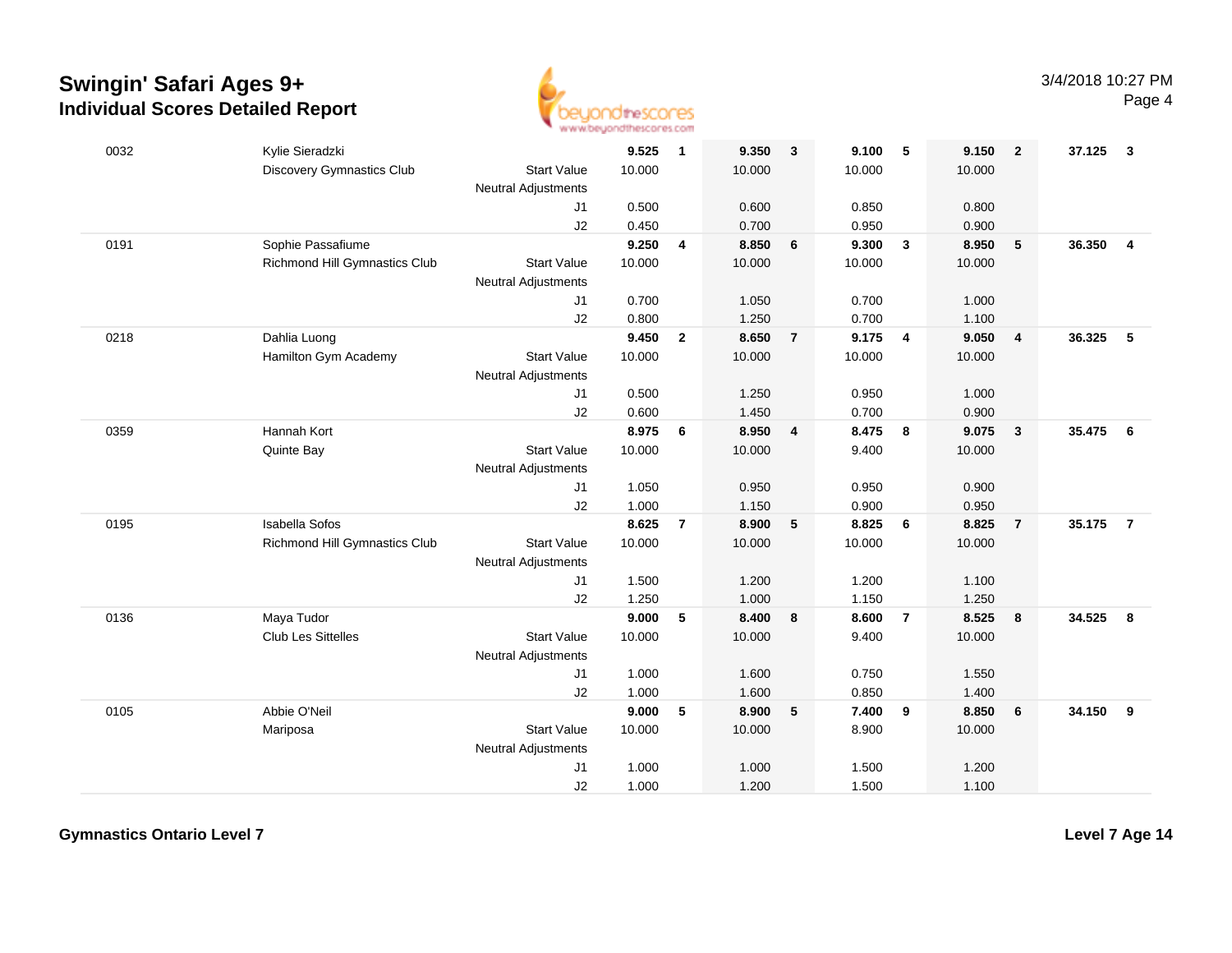

| ID   | <b>League ID</b> | <b>Name</b>                   |                            | <b>VT</b> | #              | <b>UB</b> | #              | <b>BB</b> | #              | <b>FX</b> | #                       | AA     | #                       |
|------|------------------|-------------------------------|----------------------------|-----------|----------------|-----------|----------------|-----------|----------------|-----------|-------------------------|--------|-------------------------|
| 0418 |                  | Lia Kaiser                    |                            | 9.600     | $\mathbf{2}$   | 9.375     | $\mathbf{3}$   | 9.650     | $\mathbf{1}$   | 9.525     | $\mathbf{3}$            | 38.150 | $\mathbf{1}$            |
|      |                  | Gemini Gymnastics             | <b>Start Value</b>         | 10.000    |                | 10.000    |                | 10.000    |                | 10.000    |                         |        |                         |
|      |                  |                               | <b>Neutral Adjustments</b> |           |                |           |                |           |                |           |                         |        |                         |
|      |                  |                               | J1                         | 0.400     |                | 0.700     |                | 0.250     |                | 0.500     |                         |        |                         |
|      |                  |                               | J2                         | 0.400     |                | 0.550     |                | 0.450     |                | 0.450     |                         |        |                         |
| 0420 |                  | Dez Bisschops                 |                            | 9.700     | $\mathbf{1}$   | 9.300     | $\overline{4}$ | 9.550     | $\mathbf{3}$   | 9.375     | 5                       | 37.925 | $\overline{2}$          |
|      |                  | Gemini Gymnastics             | <b>Start Value</b>         | 10.000    |                | 10.000    |                | 10.000    |                | 10.000    |                         |        |                         |
|      |                  |                               | <b>Neutral Adjustments</b> |           |                |           |                |           |                |           |                         |        |                         |
|      |                  |                               | J1                         | 0.300     |                | 0.600     |                | 0.450     |                | 0.650     |                         |        |                         |
|      |                  |                               | J2                         | 0.300     |                | 0.800     |                | 0.450     |                | 0.600     |                         |        |                         |
| 0426 |                  | Abby Stewart                  |                            | 9.575     | $\mathbf{3}$   | 9.150     | $\overline{7}$ | 9.450     | 4              | 9.725     | $\overline{\mathbf{1}}$ | 37.900 | $\overline{\mathbf{3}}$ |
|      |                  | Gemini Gymnastics             | <b>Start Value</b>         | 10.000    |                | 10.000    |                | 10.000    |                | 10.000    |                         |        |                         |
|      |                  |                               | <b>Neutral Adjustments</b> |           |                |           |                |           |                |           |                         |        |                         |
|      |                  |                               | J1                         | 0.350     |                | 0.850     |                | 0.650     |                | 0.300     |                         |        |                         |
|      |                  |                               | J2                         | 0.500     |                | 0.850     |                | 0.450     |                | 0.250     |                         |        |                         |
| 0427 |                  | Samantha Horvath              |                            | 9.475     | 4              | 9.500     | $\mathbf{1}$   | 9.625     | $\overline{2}$ | 9.225     | 8                       | 37.825 | $\overline{4}$          |
|      |                  | Gemini Gymnastics             | <b>Start Value</b>         | 10.000    |                | 10.000    |                | 10.000    |                | 10.000    |                         |        |                         |
|      |                  |                               | <b>Neutral Adjustments</b> |           |                |           |                |           |                |           |                         |        |                         |
|      |                  |                               | J1                         | 0.500     |                | 0.450     |                | 0.350     |                | 0.700     |                         |        |                         |
|      |                  |                               | J2                         | 0.550     |                | 0.550     |                | 0.400     |                | 0.850     |                         |        |                         |
| 0398 |                  | Angel Perez                   |                            | 9.450     | 5              | 9.400     | $\mathbf{2}$   | 9.275     | 6              | 9.400     | $\overline{\mathbf{4}}$ | 37.525 | -5                      |
|      |                  | <b>High Flyers Gymnastics</b> | <b>Start Value</b>         | 10.000    |                | 10.000    |                | 10.000    |                | 10.000    |                         |        |                         |
|      |                  |                               | Neutral Adjustments        |           |                |           |                |           |                |           |                         |        |                         |
|      |                  |                               | J1                         | 0.600     |                | 0.650     |                | 0.750     |                | 0.600     |                         |        |                         |
|      |                  |                               | J2                         | 0.500     |                | 0.550     |                | 0.700     |                | 0.600     |                         |        |                         |
| 0419 |                  | Kala Bain                     |                            | 9.575     | $\mathbf{3}$   | 9.225     | 5              | 9.450     | $\overline{4}$ | 9.275     | $\overline{7}$          | 37.525 | -5                      |
|      |                  | Gemini Gymnastics             | <b>Start Value</b>         | 10.000    |                | 10.000    |                | 10.000    |                | 10.000    |                         |        |                         |
|      |                  |                               | Neutral Adjustments        |           |                |           |                |           |                |           |                         |        |                         |
|      |                  |                               | J1                         | 0.500     |                | 0.700     |                | 0.600     |                | 0.800     |                         |        |                         |
|      |                  |                               | J2                         | 0.350     |                | 0.850     |                | 0.500     |                | 0.650     |                         |        |                         |
| 0123 |                  | Alyssa Moorehead              |                            | 9.400     | $\overline{7}$ | 9.175     | 6              | 9.275     | 6              | 9.550     | $\overline{\mathbf{2}}$ | 37.400 | 6                       |
|      |                  | Swing Spring Flip             | <b>Start Value</b>         | 10.000    |                | 10.000    |                | 10.000    |                | 10.000    |                         |        |                         |
|      |                  |                               | <b>Neutral Adjustments</b> |           |                |           |                |           |                |           |                         |        |                         |
|      |                  |                               | J <sub>1</sub>             | 0.500     |                | 0.750     |                | 0.700     |                | 0.500     |                         |        |                         |
|      |                  |                               | J2                         | 0.700     |                | 0.900     |                | 0.750     |                | 0.400     |                         |        |                         |
| 0444 |                  | Audrey Calderon               |                            | 9.400     | $\overline{7}$ | 9.500     | $\mathbf{1}$   | 9.225     | $\overline{7}$ | 9.125     | 9                       | 37.250 | $\overline{7}$          |
|      |                  | Ajax Acro's Gym Club          | <b>Start Value</b>         | 10.000    |                | 10.000    |                | 10.000    |                | 10.000    |                         |        |                         |
|      |                  |                               | <b>Neutral Adjustments</b> |           |                |           |                |           |                |           |                         |        |                         |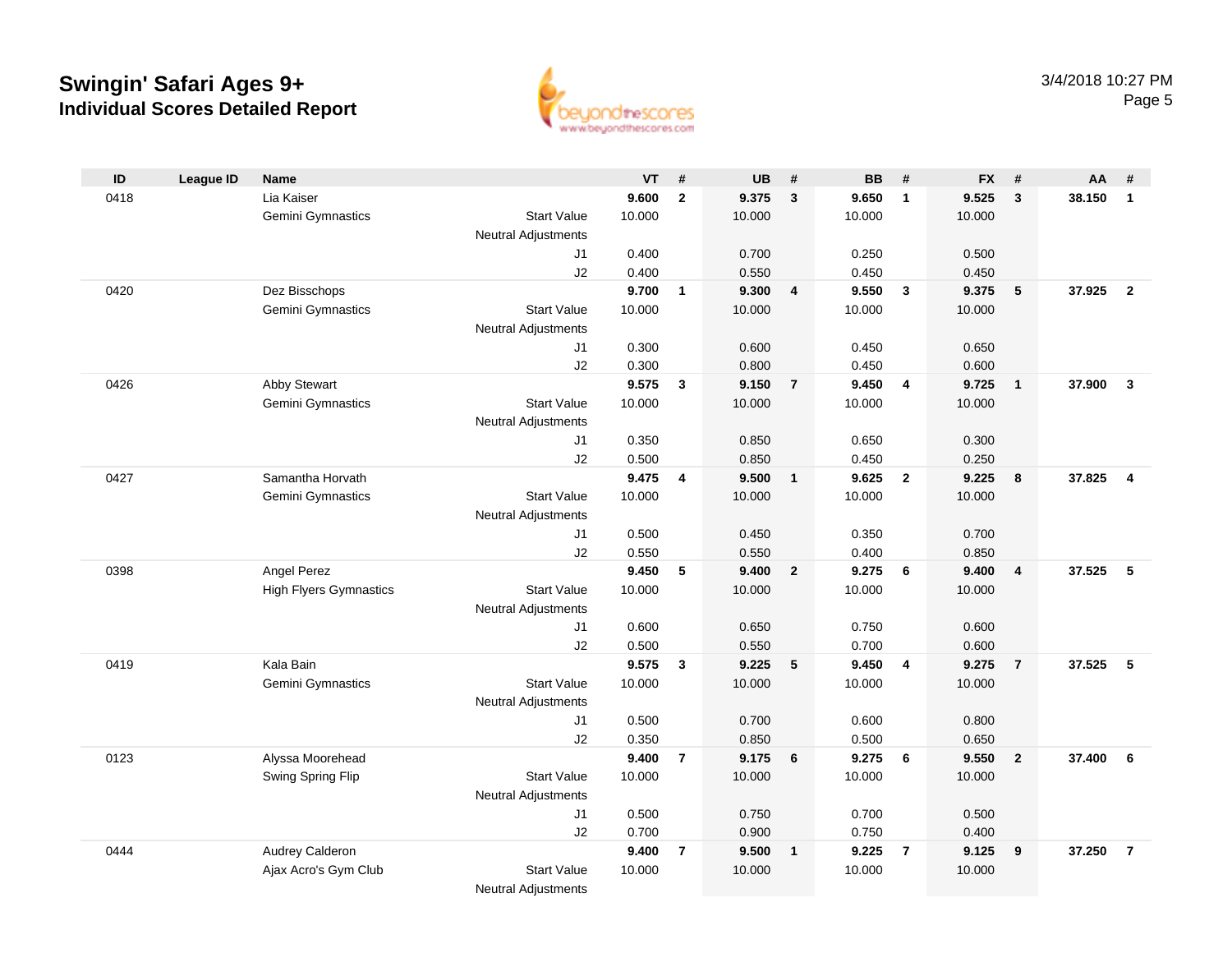

| J <sub>1</sub><br>0.600<br>0.500<br>0.850                                                | 0.900              |              |
|------------------------------------------------------------------------------------------|--------------------|--------------|
|                                                                                          |                    |              |
| J2<br>0.600<br>0.500<br>0.700                                                            | 0.850              |              |
| 9.425<br>6<br>8.850<br>9.375<br>0003<br>Juliette Abrioux<br>8                            | $-5$<br>9.350<br>6 | 37.000<br>8  |
| Kawartha Gymnastics<br><b>Start Value</b><br>10.000<br>10.000<br>10.000                  | 10.000             |              |
| <b>Neutral Adjustments</b>                                                               |                    |              |
| J1<br>0.550<br>1.100<br>0.650                                                            | 0.700              |              |
| J2<br>0.600<br>1.200<br>0.600                                                            | 0.600              |              |
| Noa DiBerto<br>0465<br>9.375<br>8.350<br>9.100<br>8<br>10                                | 9<br>9.225<br>- 8  | 36.050<br>9  |
| Shenderey Gymnastics Institute<br><b>Start Value</b><br>10.000<br>10.000<br>10.000       | 10.000             |              |
| <b>Neutral Adjustments</b>                                                               |                    |              |
| 0.600<br>1.600<br>0.900<br>J1                                                            | 0.700              |              |
| J2<br>0.650<br>1.700<br>0.900                                                            | 0.850              |              |
| 0196<br>8.550<br>8.550<br>Hailey Luu<br>11<br>9<br>9.200                                 | 8<br>9.075<br>10   | 35.375<br>10 |
| <b>Richmond Hill Gymnastics Club</b><br><b>Start Value</b><br>10.000<br>10.000<br>10.000 | 10.000             |              |
| <b>Neutral Adjustments</b>                                                               |                    |              |
| 1.550<br>1.350<br>0.800<br>J1                                                            | 0.850              |              |
| J2<br>1.350<br>1.550<br>0.800                                                            | 1.000              |              |
| Antonia Del Ciotto<br>9.325<br>0135<br>8.025<br>11<br>8.475<br>9                         | 9.125<br>9<br>10   | 34.950<br>11 |
|                                                                                          |                    |              |
| <b>Start Value</b><br><b>Club Les Sittelles</b><br>10.000<br>9.500<br>9.500              | 10.000             |              |
| <b>Neutral Adjustments</b>                                                               |                    |              |
| J1<br>0.650<br>1.400<br>0.950                                                            | 0.950              |              |
| 1.100<br>J2<br>0.700<br>1.550                                                            | 0.800              |              |
| Kaideonna Glassow<br>0035<br>9.150<br>9.000<br>10<br>$\overline{7}$<br>7.675             | 8.600<br>11<br>11  | 34.425<br>12 |
| <b>Start Value</b><br><b>Discovery Gymnastics Club</b><br>10.000<br>10.000<br>9.200      | 10.000             |              |
| <b>Neutral Adjustments</b>                                                               |                    |              |
| J1<br>1.100<br>0.850<br>1.450                                                            | 1.300              |              |
| J2<br>0.900<br>0.850<br>1.600                                                            | 1.500              |              |

### **Gymnastics Ontario Level 7**

| ID   | League ID | Name                 |                            | $VT$ # |   | <b>UB</b> | #              | <b>BB</b> | - # | $FX$ #  | AA     | - #                     |
|------|-----------|----------------------|----------------------------|--------|---|-----------|----------------|-----------|-----|---------|--------|-------------------------|
| 0421 |           | <b>Emilie Miller</b> |                            | 9.400  | 3 | 9.525     |                | $9.475$ 3 |     | 9.625   | 38.025 |                         |
|      |           | Gemini Gymnastics    | <b>Start Value</b>         | 10.000 |   | 10.000    |                | 10.000    |     | 10.000  |        |                         |
|      |           |                      | <b>Neutral Adjustments</b> |        |   |           |                |           |     |         |        |                         |
|      |           |                      | J1                         | 0.600  |   | 0.450     |                | 0.550     |     | 0.400   |        |                         |
|      |           |                      | J2                         | 0.600  |   | 0.500     |                | 0.500     |     | 0.350   |        |                         |
| 0354 |           | Teagan Caulfield     |                            | 9.600  |   | 9.050     | $\overline{2}$ | 9.600     |     | 9.450 3 | 37.700 | $\overline{\mathbf{2}}$ |
|      |           | Quinte Bay           | <b>Start Value</b>         | 10.000 |   | 10.000    |                | 10.000    |     | 10.000  |        |                         |
|      |           |                      | <b>Neutral Adjustments</b> |        |   |           |                |           |     |         |        |                         |

**Level 7 Age 15+**